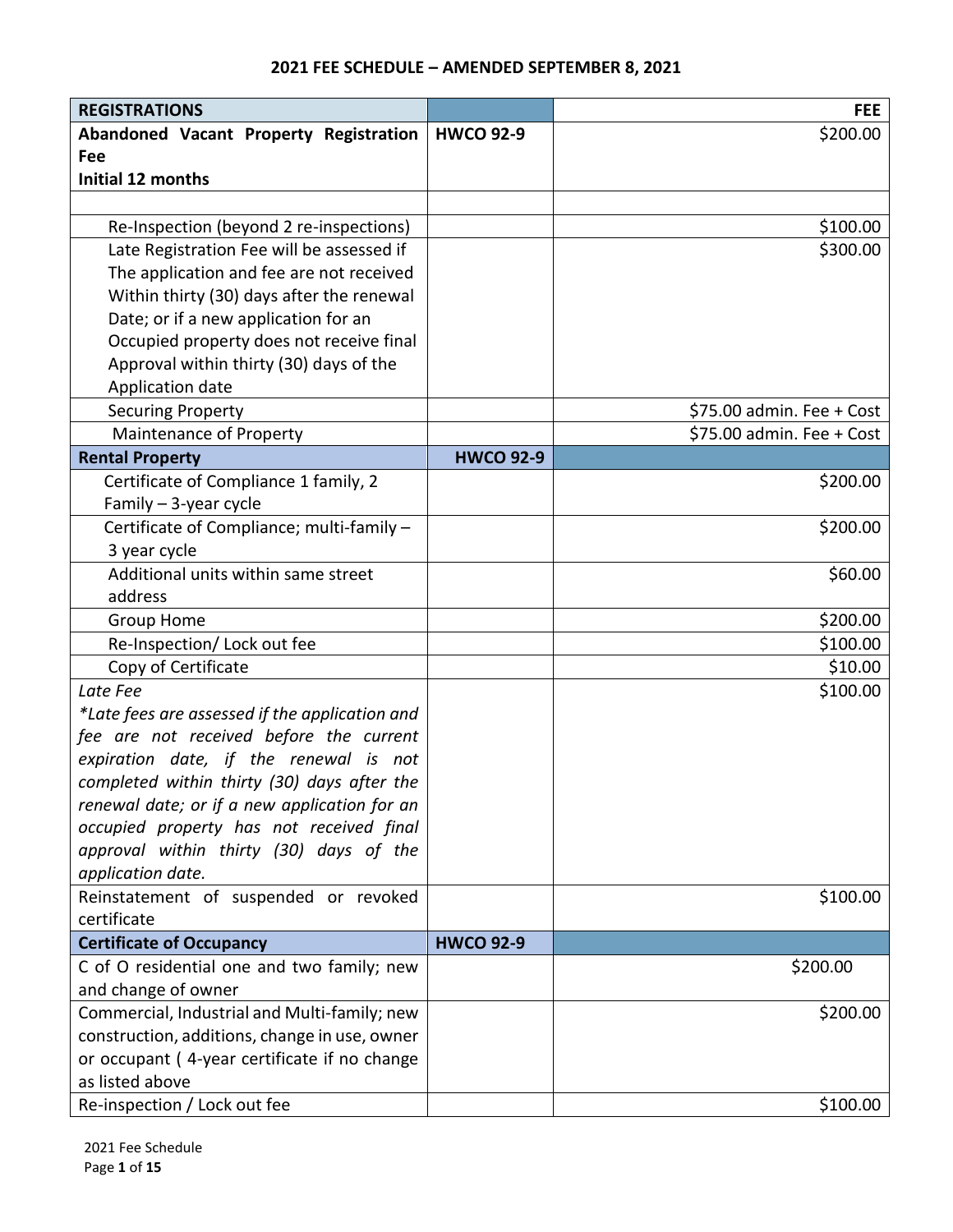| Temporary Certificate of Occupancy             |                  | \$75.00                                  |
|------------------------------------------------|------------------|------------------------------------------|
| Reinstatement of Revoked/Suspended             |                  | \$100.00                                 |
| Certificate                                    |                  |                                          |
| Copy of Certificate                            |                  | \$10.00                                  |
| <b>BUSINESS LICENSES</b>                       | <b>HWCO 12-8</b> |                                          |
| All Retail Stores and Businesses not           |                  | \$50.00 Annually                         |
| Specifically listed                            |                  |                                          |
| Late renewal of Business License               |                  | Two weeks after certified letter \$10.00 |
|                                                |                  | per day                                  |
| Auctioneer                                     |                  | \$50.00 Annually                         |
|                                                |                  | Requires \$1,000 bond                    |
| <b>Bakery</b>                                  |                  | \$50.00 Annually                         |
| Boxing and Wrestling Exhibition                |                  | \$50.00 each exhibition                  |
| <b>Christmas Tree and Wreath Dealer Annual</b> |                  | \$50.00                                  |
| Circus, Menagerie, Carnival                    |                  | \$100.00 (under 1,000 seats) daily       |
|                                                |                  | \$225.00 (1,000 to 2,000) seats daily    |
|                                                |                  | \$375.00 (Over 2,000 seats) daily        |
|                                                |                  | Must post \$3,000 bond                   |
| <b>Convalescent Home</b>                       |                  | \$50.00 Annually                         |
|                                                |                  | \$3.00 (plus each bed for patients)      |
| <b>Department Store</b>                        |                  | \$75.00 Annually                         |
| Exterminator                                   |                  | \$50.00 Annually                         |
|                                                |                  | Requires \$5,000 bond                    |
| Fumigator (including exterminator)             |                  | \$50.00 Annually                         |
|                                                |                  | Requires \$5,000 bond                    |
| Garage Sales                                   |                  | \$5.00 per Permit                        |
|                                                |                  | (maximum of 2 per year)                  |
| <b>Gasoline Service Station</b>                |                  | \$75.00 Annual                           |
|                                                |                  | Plus \$3.00 each pump annual fee         |
| Gasoline Svc Station/Convenience Store         |                  | \$100.00 Annually                        |
|                                                |                  | Plus \$3.00 each pump annual fee         |
| Grocery and/or fish, meat, poultry retail      |                  | \$100.00 Annually                        |
|                                                |                  | Approval by Health Department            |
| <b>Handbill Distributor</b>                    |                  | \$25.00 per day                          |
|                                                |                  | \$50.00 per month                        |
|                                                |                  | \$300.00 per year                        |
| Hotel, Motel                                   |                  | \$50.00 Annually                         |
|                                                |                  | Plus \$2.00 each room annual fee         |
| Junk or Scrap                                  |                  | \$100.00 Individual Annually             |
|                                                |                  | \$800.00 Yard Annually                   |
| Open Air Permit                                |                  | \$50.00                                  |
| Pawn Broker                                    |                  | \$350.00 Annually                        |
|                                                |                  | Requires \$10,000 bond                   |
|                                                |                  | \$1.00 Per Transaction Fee               |
|                                                |                  |                                          |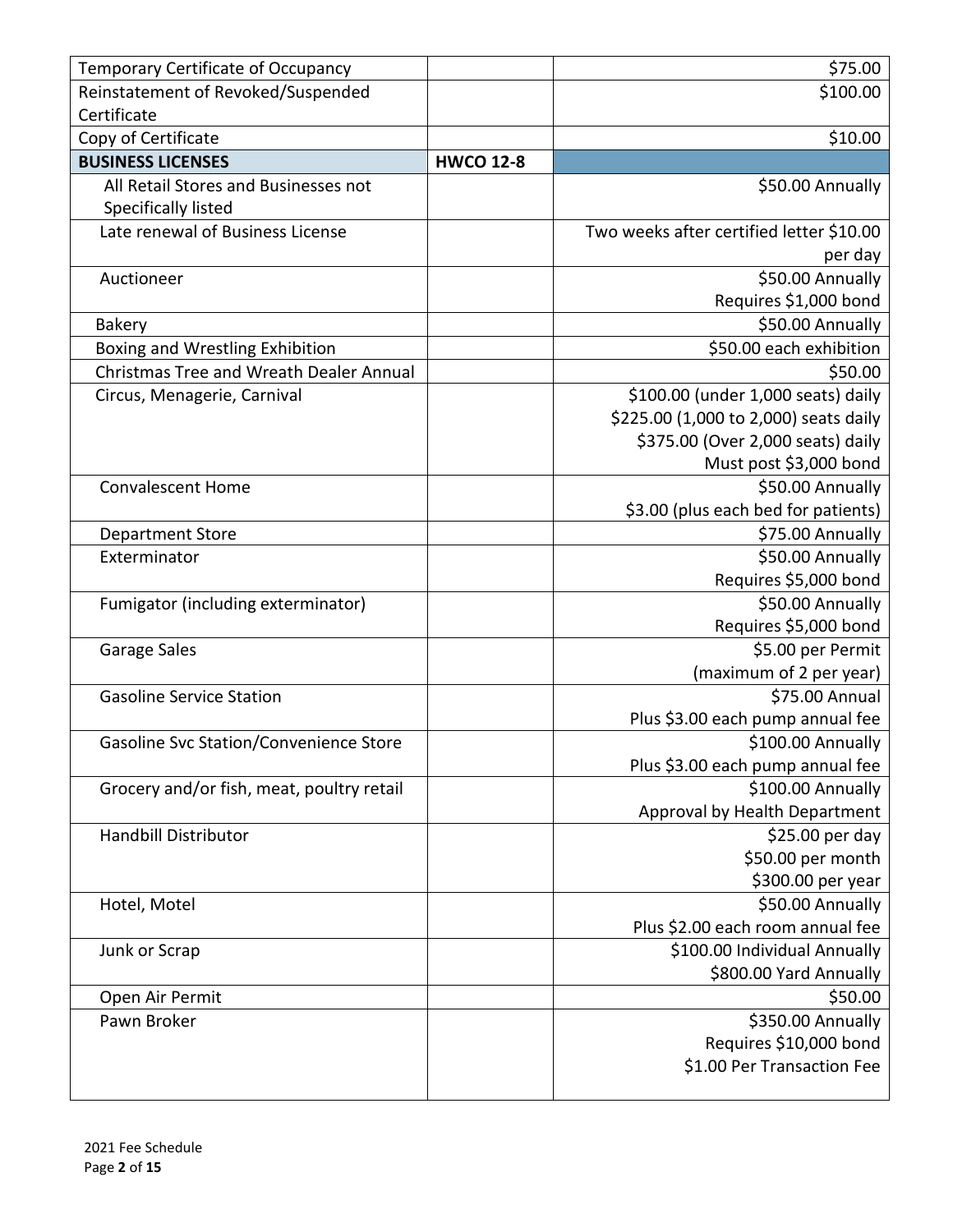| Peddler or Solicitor                                                                                                                                                                                                                                                                                                                                                                                                                                                                                                                                                  |                   | $$25.00$ per day                      |
|-----------------------------------------------------------------------------------------------------------------------------------------------------------------------------------------------------------------------------------------------------------------------------------------------------------------------------------------------------------------------------------------------------------------------------------------------------------------------------------------------------------------------------------------------------------------------|-------------------|---------------------------------------|
|                                                                                                                                                                                                                                                                                                                                                                                                                                                                                                                                                                       |                   | \$50.00 per month                     |
|                                                                                                                                                                                                                                                                                                                                                                                                                                                                                                                                                                       |                   | \$300.00 per year                     |
| Precious Metal or Gem Dealer Registration                                                                                                                                                                                                                                                                                                                                                                                                                                                                                                                             |                   | \$50.00 Annually                      |
| Restaurant                                                                                                                                                                                                                                                                                                                                                                                                                                                                                                                                                            |                   | \$75.00 Annually                      |
| Resale shop/antique shop                                                                                                                                                                                                                                                                                                                                                                                                                                                                                                                                              |                   | \$50.00 Annually                      |
| Transient Merchant / Street Vendor                                                                                                                                                                                                                                                                                                                                                                                                                                                                                                                                    |                   | \$150.00 Annually                     |
| <b>MICHIGAN PLUMBING CODE</b>                                                                                                                                                                                                                                                                                                                                                                                                                                                                                                                                         | <b>HWCO 5-164</b> |                                       |
| <b>Contractor Registration</b>                                                                                                                                                                                                                                                                                                                                                                                                                                                                                                                                        |                   | \$10.00                               |
| <b>Base Permit Fee</b>                                                                                                                                                                                                                                                                                                                                                                                                                                                                                                                                                |                   | \$75.00                               |
| (Charged on every permit with the exception of a re-<br>inspection fee, addition to an original permit, information<br>permit, and certificate of occupancy or hourly rates)                                                                                                                                                                                                                                                                                                                                                                                          |                   |                                       |
| Electronic Document conversion 11 x 17 or                                                                                                                                                                                                                                                                                                                                                                                                                                                                                                                             |                   | \$1.00 per page                       |
| less                                                                                                                                                                                                                                                                                                                                                                                                                                                                                                                                                                  |                   |                                       |
| Electronic Document conversion larger than                                                                                                                                                                                                                                                                                                                                                                                                                                                                                                                            |                   | \$3.00 per page                       |
| 11 x 17                                                                                                                                                                                                                                                                                                                                                                                                                                                                                                                                                               |                   |                                       |
| Installation, Alteration or Replacement                                                                                                                                                                                                                                                                                                                                                                                                                                                                                                                               |                   |                                       |
| <b>Fixtures</b>                                                                                                                                                                                                                                                                                                                                                                                                                                                                                                                                                       |                   | \$15.00 first fixture, \$10.00 each   |
| Back Flow Preventer, Bathtub, Beverage Dispenser, Bidet,<br>Carbonator, Catch basin/Yard drain, Coffee Maker, Dental<br>Chair, Dishwasher, Drinking fountain, Floor Drain, Garbage<br>Disposal, Hose Bib, Ice Machine, Inside Drain, Misc. Special<br>Fixture, Pool Re-circulator, Refrigeration Unit (water<br>cooled), Roof Conductor, Shower Trap/Pan, Salad Bar, Sink,<br>Soda Fountain (bar waste, refrig. Outlet), Sprinkler System,<br>Urinal, Vacuum/Pressure Vacuum Breaker, Wall Hydrant,<br>Washing Machine, Water Closet (toilet), Water trap or<br>Valve |                   | additional                            |
| <b>Relocate Existing Fixtures</b>                                                                                                                                                                                                                                                                                                                                                                                                                                                                                                                                     |                   | \$15.00 each                          |
| Water Heater Replacement                                                                                                                                                                                                                                                                                                                                                                                                                                                                                                                                              |                   | \$15.00                               |
| Pump or Water Lift,<br>Roof Sump, Stacks Vents (new or altered), air admittance<br>valves (AAV), sum or interceptor, water treatment device                                                                                                                                                                                                                                                                                                                                                                                                                           |                   | \$15.00 first, \$5.00 each additional |
| Sewers (Installations between main line and building)                                                                                                                                                                                                                                                                                                                                                                                                                                                                                                                 |                   |                                       |
| Lines not exceeding 6" in diameter                                                                                                                                                                                                                                                                                                                                                                                                                                                                                                                                    |                   | \$15.00                               |
| Lines exceeding 6" in diameter                                                                                                                                                                                                                                                                                                                                                                                                                                                                                                                                        |                   | \$35.00                               |
| Lines exceeding 16" in diameter                                                                                                                                                                                                                                                                                                                                                                                                                                                                                                                                       |                   | \$65.00                               |
| Manholes                                                                                                                                                                                                                                                                                                                                                                                                                                                                                                                                                              |                   | \$15.00                               |
| Drains (Storm drains underground/above ground to<br><b>Building sewer)</b><br>Lines not exceeding 6" in diameter                                                                                                                                                                                                                                                                                                                                                                                                                                                      |                   | \$5.00                                |
| Lines exceeding 6" in diameter                                                                                                                                                                                                                                                                                                                                                                                                                                                                                                                                        |                   | \$25.00                               |
| Lines exceeding 16" in diameter                                                                                                                                                                                                                                                                                                                                                                                                                                                                                                                                       |                   | \$50.00                               |
| Crock to Iron (building sewer to building drain<br>connection) For each connection when a new<br>sewer and/or main drain is installed.                                                                                                                                                                                                                                                                                                                                                                                                                                |                   | \$35.00                               |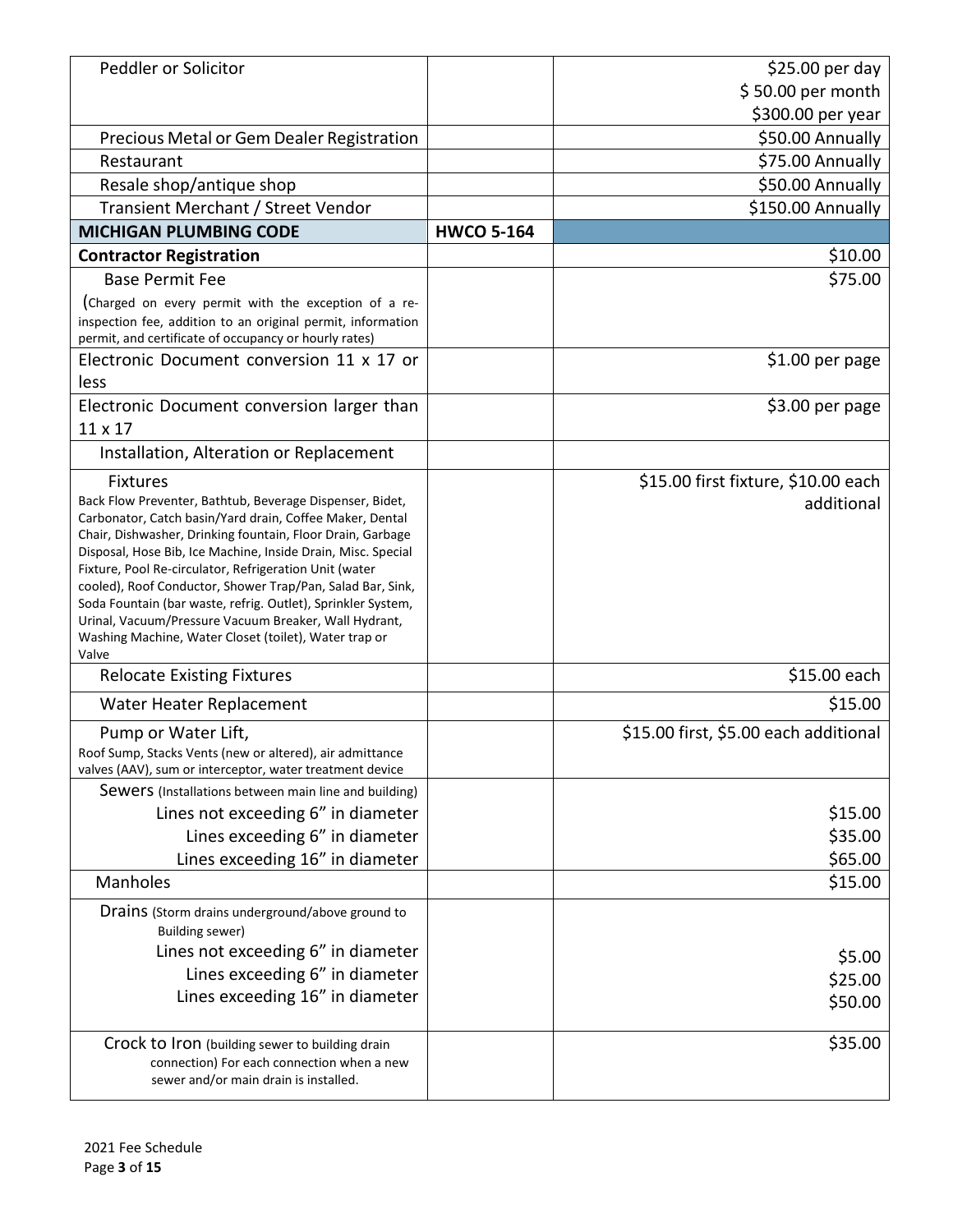| <b>Water Distribution systems</b>                                                                                |                  |                                          |
|------------------------------------------------------------------------------------------------------------------|------------------|------------------------------------------|
| $\frac{3}{4}$ "                                                                                                  |                  | \$25.00                                  |
| 1''                                                                                                              |                  | \$25.00                                  |
| $1\frac{1}{4}$                                                                                                   |                  | \$35.00                                  |
| $1\frac{1}{2}$                                                                                                   |                  | \$40.00                                  |
| 2 <sup>n</sup>                                                                                                   |                  | \$45.00                                  |
| Over 2 1/2 "                                                                                                     |                  | \$55.00                                  |
| Replacement of Piping - No increase                                                                              |                  | \$25.00                                  |
| in size, when made in Conjunction with<br>installation/replacement of fixtures                                   |                  |                                          |
| Laboratory Tests                                                                                                 |                  | \$45.00                                  |
| For the testing of materials, devices and various                                                                |                  |                                          |
| equipment not specifically listed herein, to cover                                                               |                  |                                          |
| the cost of service incidental to the laboratory testing<br>involved, each man hour or fraction thereof (no base |                  |                                          |
| fee)                                                                                                             |                  |                                          |
| Inspection                                                                                                       |                  | \$50.00                                  |
| <b>Special Inspection</b>                                                                                        |                  | \$50.00                                  |
| Re-inspection / lock out fee                                                                                     |                  | \$100.00                                 |
| <b>Final Inspection</b>                                                                                          |                  | \$50.00                                  |
| <b>Investigative Fee</b>                                                                                         |                  | \$75.00                                  |
| Refunds                                                                                                          |                  | Base permit fee shall be retained from   |
|                                                                                                                  |                  | the total permit fee if the work has not |
|                                                                                                                  |                  |                                          |
|                                                                                                                  |                  | been started                             |
| <b>Certification Fee</b>                                                                                         |                  | \$20.00                                  |
| <b>BUILDING PERMIT FEES</b>                                                                                      | <b>HWCO 5-20</b> |                                          |
| <b>Contractor Registration</b>                                                                                   |                  | \$10.00                                  |
| <b>Base Fee</b>                                                                                                  |                  | \$75.00                                  |
| Inspection                                                                                                       |                  | \$50.00                                  |
| Re-Inspection / Lock out fee                                                                                     |                  | \$50.00                                  |
| <b>Zoning Permit Fees</b>                                                                                        |                  | Includes Zoning Fees                     |
|                                                                                                                  |                  | \$50.00 Fee for each inspection +        |
| 1.<br>One-story detached accessory structures                                                                    |                  |                                          |
| used as tool and storage sheds, playhouses<br>and similar uses, provided the floor area                          |                  |                                          |
| does not exceed 200 square feet.                                                                                 |                  | \$50.00                                  |
| Fences not over 7 feet high.<br>2.                                                                               |                  | \$50.00                                  |
| Retaining walls that are not over 4 feet in<br>3.                                                                |                  |                                          |
| height measured from the bottom of the<br>footing to the top of the wall, unless                                 |                  |                                          |
| supporting a surcharge.                                                                                          |                  | \$50.00                                  |
| Water tanks supported directly upon grade<br>4.                                                                  |                  |                                          |
| if the capacity does not exceed 5,000 gallons                                                                    |                  |                                          |
| and the ratio of height to diameter or width<br>does not exceed 2 to 1.                                          |                  | \$50.00<br>\$50.00                       |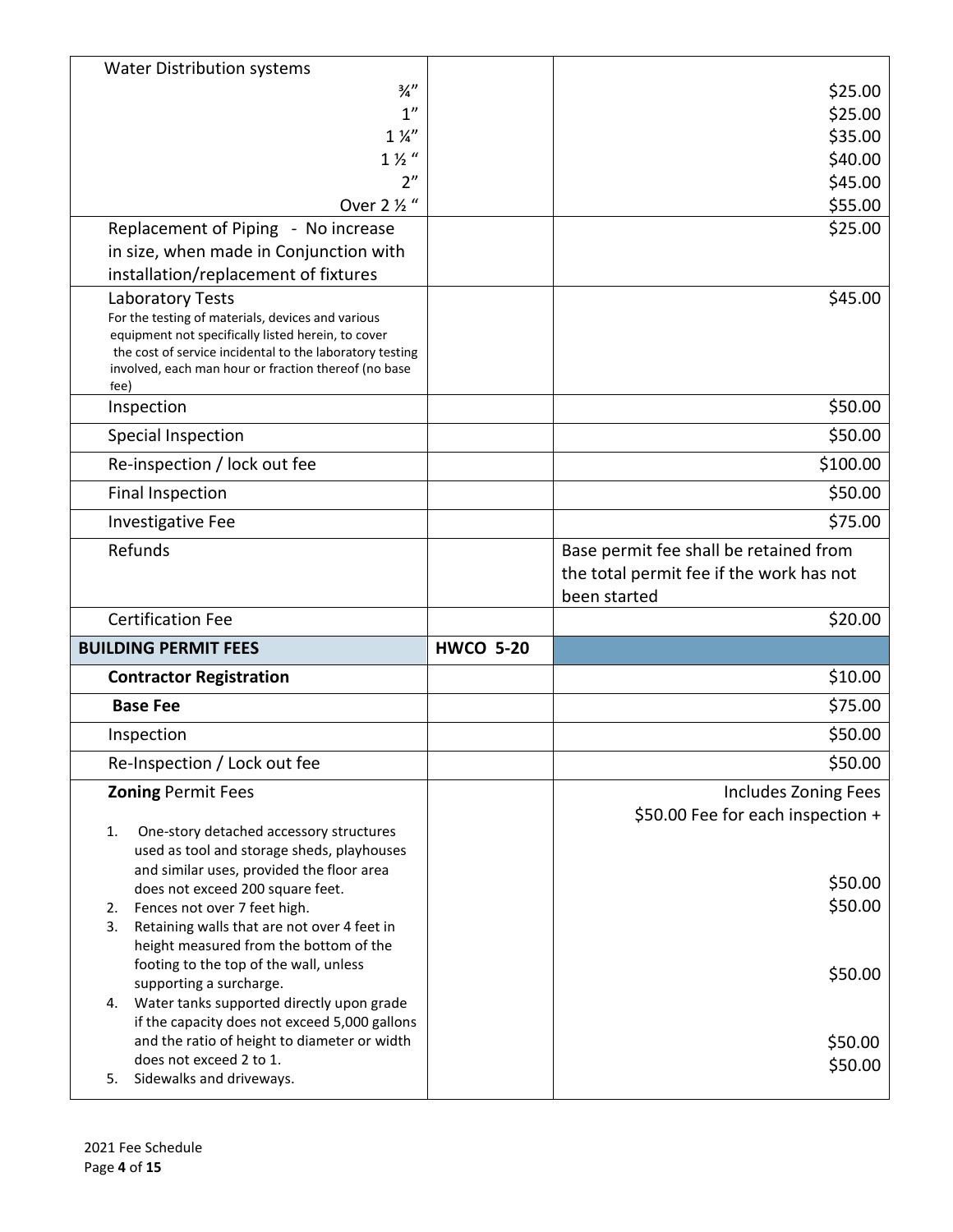| Prefabricated swimming pools that are less<br>6.                                        | \$50.00 + Electrical Permit                          |
|-----------------------------------------------------------------------------------------|------------------------------------------------------|
| than 24 inches deep.                                                                    |                                                      |
| Decks not exceeding 200 square feet in area,<br>7.                                      | \$50.00                                              |
| that are not more than 30 inches above<br>grade at any point, are not attached to a     |                                                      |
| dwelling                                                                                |                                                      |
| Exemptions:                                                                             | Exempt                                               |
| Painting, papering, tiling, carpeting,<br>1.                                            | Exempt                                               |
| cabinets, counter tops and similar finish                                               | Exempt                                               |
| work.                                                                                   |                                                      |
| Swings and other playground equipment.<br>2.                                            |                                                      |
| Window awnings supported by an exterior<br>3.<br>wall which do not project more than 54 |                                                      |
| inches from the exterior wall and do not                                                |                                                      |
| require additional support.                                                             |                                                      |
| And do not serve the exit door required by Section                                      |                                                      |
| R311.4 of the International Residential Code.                                           |                                                      |
| Permit Renewal - one time only                                                          | \$50.00                                              |
| \$0 to \$2,000 construction value fee                                                   | \$93.00                                              |
|                                                                                         |                                                      |
| \$2,001 and up construction value fee                                                   | $$93.00 + 13.00$ per thousand or fraction<br>thereof |
| Investigative Fee - work started                                                        | \$100.00                                             |
| <b>Without permit</b>                                                                   |                                                      |
| Plan Review                                                                             |                                                      |
| Plan Review minimum fee                                                                 | \$125                                                |
|                                                                                         |                                                      |
| Plan Review Construction Value fee                                                      | .0013 of value, not less than 125.00                 |
| \$0 to \$500,000                                                                        |                                                      |
| <b>Plan Review Construction Value Fee</b>                                               | .0003 of value                                       |
| Over \$500,000                                                                          |                                                      |
| Investigative fee - work started                                                        | \$75.00                                              |
| without                                                                                 |                                                      |
| Permit                                                                                  |                                                      |
| Plan Review Mechanical, Plumbing and                                                    | 25% of Building code Review fee (each                |
| Electrical                                                                              | trade)                                               |
| Engineering $Fee$ – For setting finish grade                                            | \$75.00                                              |
| <b>Electronic Document Storage</b>                                                      |                                                      |
| 11x17 or less                                                                           | $$1.00$ per page                                     |
| Larger than 11 x 17                                                                     | \$3.00 per page                                      |
| <b>Fire Inspection</b>                                                                  | See Attachment 1                                     |
| <b>Fire Safety Commercial Bi-Annual</b>                                                 | \$200.00                                             |
| Inspection                                                                              |                                                      |
| <b>Demolition Residential (3 Inspections)</b>                                           | \$225.00                                             |
| <b>Demolition Commercial</b>                                                            | \$425.00                                             |
| Dumpsters Right of Way (up to 5 days)                                                   | \$25.00                                              |
| <b>Additional Day</b>                                                                   | \$5.00                                               |
|                                                                                         |                                                      |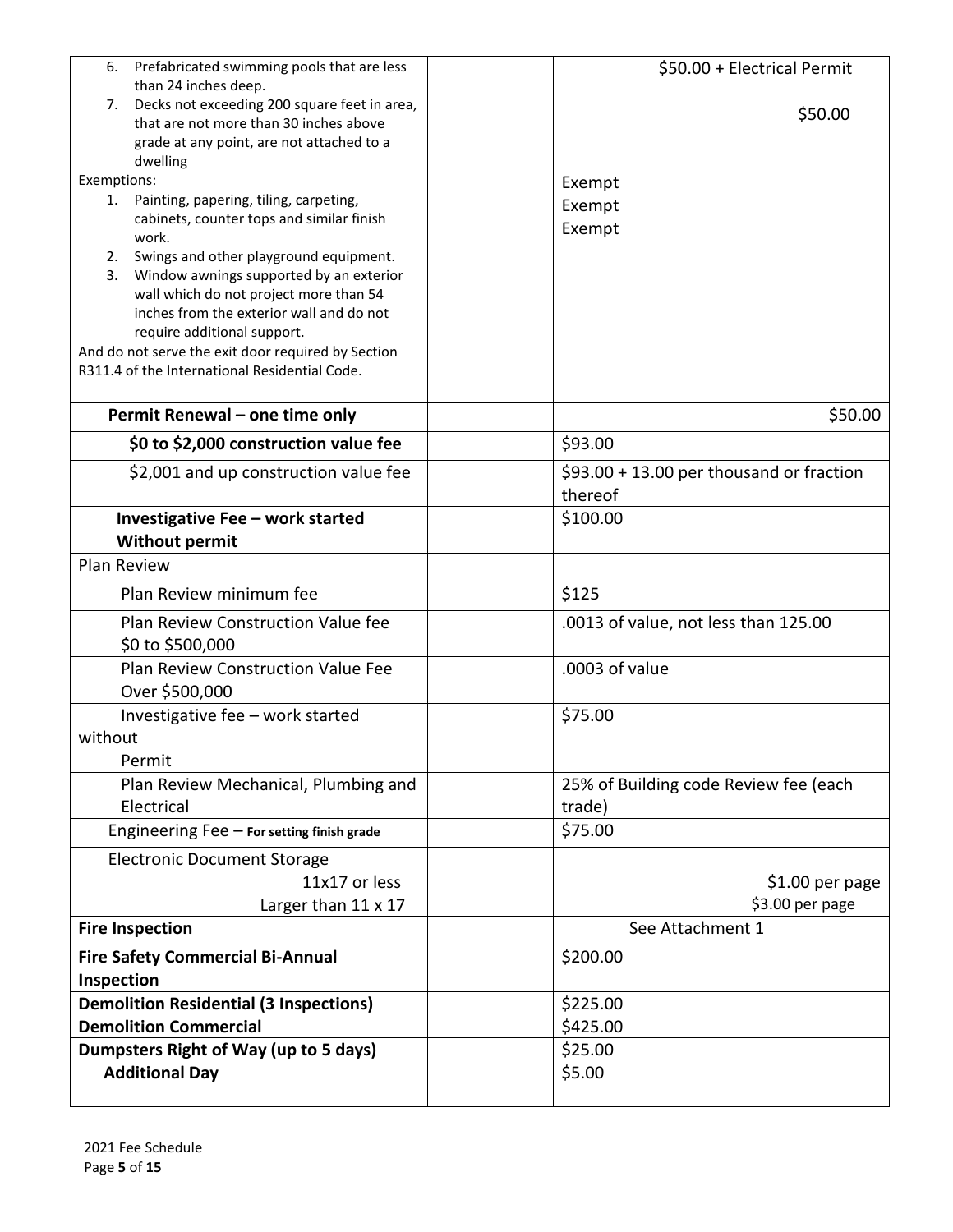| <b>PLANNING COMMISSION &amp; ZONING</b><br><b>BOARD OF APPEALS</b>                                                      |                  |                                           |
|-------------------------------------------------------------------------------------------------------------------------|------------------|-------------------------------------------|
| <b>Planning Commission</b>                                                                                              |                  |                                           |
| 1. Regular or Special Meeting                                                                                           |                  | \$400.00 plus Application Review Costs    |
| a. Subdivision (Plat Review)                                                                                            |                  |                                           |
| <b>b. Site Plan Review</b>                                                                                              |                  |                                           |
| 2. Special Use (in addition to site plan                                                                                |                  | \$450.00 plus Application Review Costs    |
| <b>Review, if needed</b>                                                                                                |                  |                                           |
| 3. Rezoning                                                                                                             |                  | \$450.00 plus Application Review Costs    |
| <b>Plus</b>                                                                                                             |                  |                                           |
| <b>Application Review Costs</b>                                                                                         |                  | Applicant is responsible for actual       |
|                                                                                                                         |                  | Engineering, Planner and                  |
|                                                                                                                         |                  | Attorney Fees Plus 10% Administration     |
| With the submission of the application the                                                                              |                  | Fee                                       |
| applicant shall include the following                                                                                   |                  |                                           |
| deposit                                                                                                                 |                  |                                           |
| 1, Commercial and Industrial                                                                                            |                  | Initial Deposit \$2,500.00                |
| 2. Residential                                                                                                          |                  | Initial Deposit \$1,500.00                |
|                                                                                                                         |                  |                                           |
| <b>Note: Any Application Review Cost</b>                                                                                |                  |                                           |
| must be paid upon invoice, once                                                                                         |                  | *If actual costs exceed initial deposit   |
| paid, a refund of the deposit will be                                                                                   |                  | Additional deposit may be required and    |
| made. The payment of all costs                                                                                          |                  | invoiced                                  |
| shall be paid prior to the issuance of                                                                                  |                  |                                           |
| any building permit.                                                                                                    |                  |                                           |
|                                                                                                                         |                  |                                           |
| <b>Zoning Board of Appeals</b>                                                                                          |                  | \$450.00 per Variance plus Administrative |
|                                                                                                                         |                  | Review fee (see above)                    |
|                                                                                                                         |                  |                                           |
| <b>Construction Board of Appeals</b>                                                                                    |                  | \$250.00                                  |
|                                                                                                                         |                  |                                           |
| <b>ELECTRICAL CODE FEES</b>                                                                                             | <b>HWCO 5-55</b> |                                           |
| <b>Contractor Registration</b>                                                                                          |                  | \$10.00                                   |
| <b>Base Permit Fee</b>                                                                                                  |                  | \$75.00                                   |
| Base permit fee of \$75.00 shall be charged on every permit                                                             |                  |                                           |
| with the exception of a re-inspection fee, an addition to an<br>original permit, information permit, and certificate of |                  |                                           |
| occupancy or hourly rates.                                                                                              |                  |                                           |
| Exemptions:                                                                                                             |                  |                                           |
| Listed cord-and-plug connected temporary<br>1.<br>decorative lighting.                                                  |                  |                                           |
| Reinstallation of attachment plug receptacles but<br>2.                                                                 |                  |                                           |
| not the outlets therefor.                                                                                               |                  |                                           |
| Replacement of branch circuit overcurrent<br>3.<br>devices of the required capacity in the same                         |                  |                                           |
| location.                                                                                                               |                  |                                           |
| Electrical wiring, devices, appliances, apparatus<br>4.<br>or equipment operating at less than 25 volts and             |                  |                                           |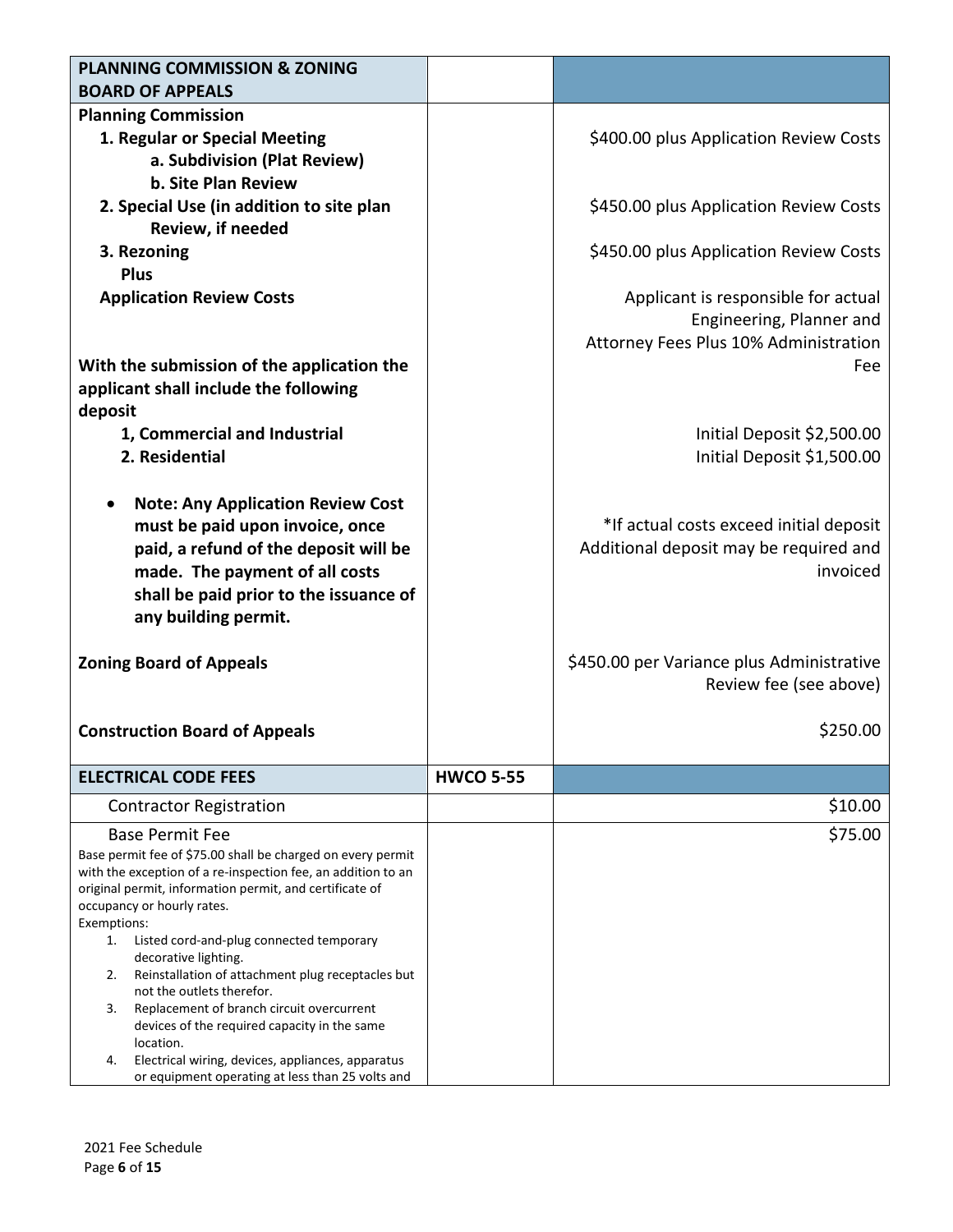| not capable of supplying more than 50 watts of                                                                               |                   |                      |
|------------------------------------------------------------------------------------------------------------------------------|-------------------|----------------------|
| energy.<br>Minor repair work, including the replacement of lamps or                                                          |                   |                      |
| the connection of approved portable electrical equipment                                                                     |                   |                      |
| to approved permanently installed receptacles.                                                                               |                   |                      |
| Electronic Document Conversion 11 x 17                                                                                       |                   | $$1.00$ per page     |
| Or smaller                                                                                                                   |                   |                      |
| Electronic Document Conversion larger                                                                                        |                   | \$3.00 per page      |
| That 11 x 17                                                                                                                 |                   |                      |
| Inspection                                                                                                                   |                   | \$50.00              |
| Re-inspection / Lock out fee                                                                                                 |                   | \$100.00             |
| Circuits - First                                                                                                             |                   | \$15.00              |
| Each additional circuit                                                                                                      |                   | \$6.00               |
| Items charged as circuit include cash register wiring,                                                                       |                   |                      |
| garage wiring, rewiring a circuit, interruptible meter of air<br>conditioner, heat reclaim fan, paddle fan, Jacuzzi, spa/hot |                   |                      |
| tub and sauna                                                                                                                |                   |                      |
| Sign Circuit - includes connection                                                                                           |                   | \$25.00              |
| $Sign$ – connection only (provided inspection is                                                                             |                   | \$5.00               |
| made at the same time and same location)                                                                                     |                   |                      |
| Outline tubing connection $-$ (Neon tubing for<br>signs, each 50 foot or fraction thereof)                                   |                   | \$10.00              |
| $Fixtures - each 25$ lamps/tubs or fraction thereof                                                                          |                   | \$20.00              |
| Flood lights of 1,000 watts capacity each or over<br>a)                                                                      |                   |                      |
| shall be considered power units                                                                                              |                   |                      |
| Each cluster of flood lights consisting of lamps,<br>b)<br>each 1,000 watts or over, shall be considered as                  |                   |                      |
| one power unit of lamp wattage                                                                                               |                   |                      |
| Each neon type gas-tube lamp shall be counted as<br>C)                                                                       |                   |                      |
| one unit                                                                                                                     |                   |                      |
| Lighting pole<br>d)<br>Emergency lighting, security devices<br>e)                                                            |                   |                      |
| Items charged as a fixture include Duplex receptacle,                                                                        |                   |                      |
| fluorescent lights, emergency battery units, exit signs,                                                                     |                   |                      |
| ground fault interrupter (GFI) lights, plugs, and exhaust                                                                    |                   |                      |
| fans.                                                                                                                        |                   |                      |
| Motors, power/heating units, air                                                                                             |                   |                      |
| conditioners, furnaces, & heat pumps -<br>Includes generators, rectifiers, capacitors, welders, flood                        |                   |                      |
| lamps (1,000 watts or over), heating and/or power nits                                                                       |                   |                      |
| based on horsepower, KW or KVA rating.                                                                                       | <b>First Unit</b> | Each additional Unit |
| Up to 10 HP, KW, KVA or Power Plug                                                                                           | \$15.00           | \$5.00               |
| Over 10 up to 30                                                                                                             | \$20.00           | \$6.00               |
| Over 30 up to 50                                                                                                             | \$30,00           | \$7.00               |
| Over 50                                                                                                                      | \$40.00           | \$9.00               |
|                                                                                                                              |                   |                      |
| Above fees include branch circuit wiring to the equipment.                                                                   |                   |                      |
| Less than % HP on other than heating units fee is based on                                                                   |                   |                      |
| number of circuits supply such motors                                                                                        |                   |                      |
| Air Cleaner                                                                                                                  |                   | No Charge            |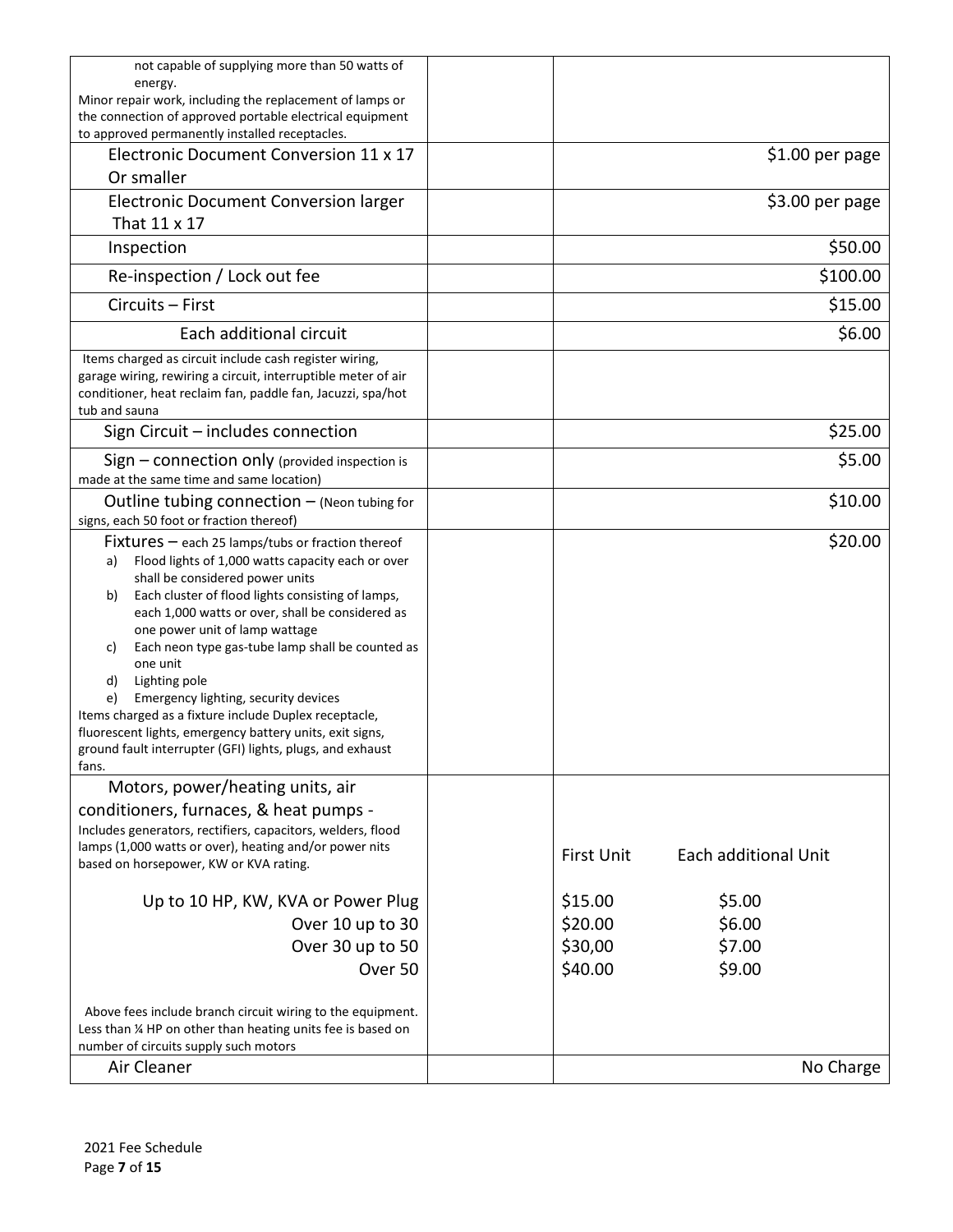| Electric attic fan, compactor, cook<br>5.<br>top, Dishwasher, disposal, dryer, lift<br>pump, oven range, range hood,<br>sump pump, washer, water heater<br>(each item) | \$15.00            |
|------------------------------------------------------------------------------------------------------------------------------------------------------------------------|--------------------|
| <b>Swimming Pools</b>                                                                                                                                                  | \$30.00            |
| <b>Temporary Service</b>                                                                                                                                               |                    |
| 100 amperes or less                                                                                                                                                    | \$25.00            |
| 101 to 400 amperes                                                                                                                                                     | \$30.00            |
| Over 400 or temporary primary                                                                                                                                          | \$50.00            |
| Furnace & Air Wiring together                                                                                                                                          | \$25.00            |
| Air Wire only (2 motors)                                                                                                                                               | \$15.00            |
| Interruptible Service                                                                                                                                                  | \$20.00            |
| Rough Inspection $-$ fee will be waived on any<br>permit when installation is entirely completed for rough<br>and final inspection at time of initial inspection.      | \$50.00            |
| Service entrance cable                                                                                                                                                 | \$25.00            |
| Outdoor meter cabinets (existing services)<br>Each location                                                                                                            | \$25.00            |
| Sub -fed panel - includes master control panels                                                                                                                        | \$25.00            |
| Feeders (conduits, wireways, bus ducts, cables etc.)                                                                                                                   |                    |
| First 100 feet or less                                                                                                                                                 | \$20.00            |
| Next 1,000 ft. each add. 100ft or fraction                                                                                                                             | \$10.00            |
| Over 1,100ft, each add. 100ft or fraction                                                                                                                              | \$10.00            |
| Underfloor raceways, Headers for cellar floors,<br>etc.                                                                                                                |                    |
| First 100 feet or less                                                                                                                                                 | \$25.00            |
| Next 1,000 ft., each 100 ft. or fraction                                                                                                                               | \$6.00             |
| Over 1,100 ft., each add 100 ft. or fraction                                                                                                                           | \$3.00             |
| Residential electrical space heating (each<br>circuit (for supplemental heating and other, use KW rating<br>per unit)                                                  | \$15.00            |
| <b>Temporary wiring</b><br>(Conventions, displays, exhibits, etc. including<br>lighting, motors and other electrical equipment)                                        |                    |
| Up to 100,000 sq. ft. of display area                                                                                                                                  |                    |
| Over 100,000 - 200,000 sq. ft.                                                                                                                                         | \$50.00<br>\$90.00 |
| Over 200,000 - 300,000 sq. ft.                                                                                                                                         | \$150.00           |
| Over 300,000 - 400,000 sq. ft.                                                                                                                                         | \$170.00           |
| Over 400,000 sq. ft.                                                                                                                                                   | \$210.00           |
| Temporary outdoor decorative displays                                                                                                                                  | \$40.00            |
|                                                                                                                                                                        |                    |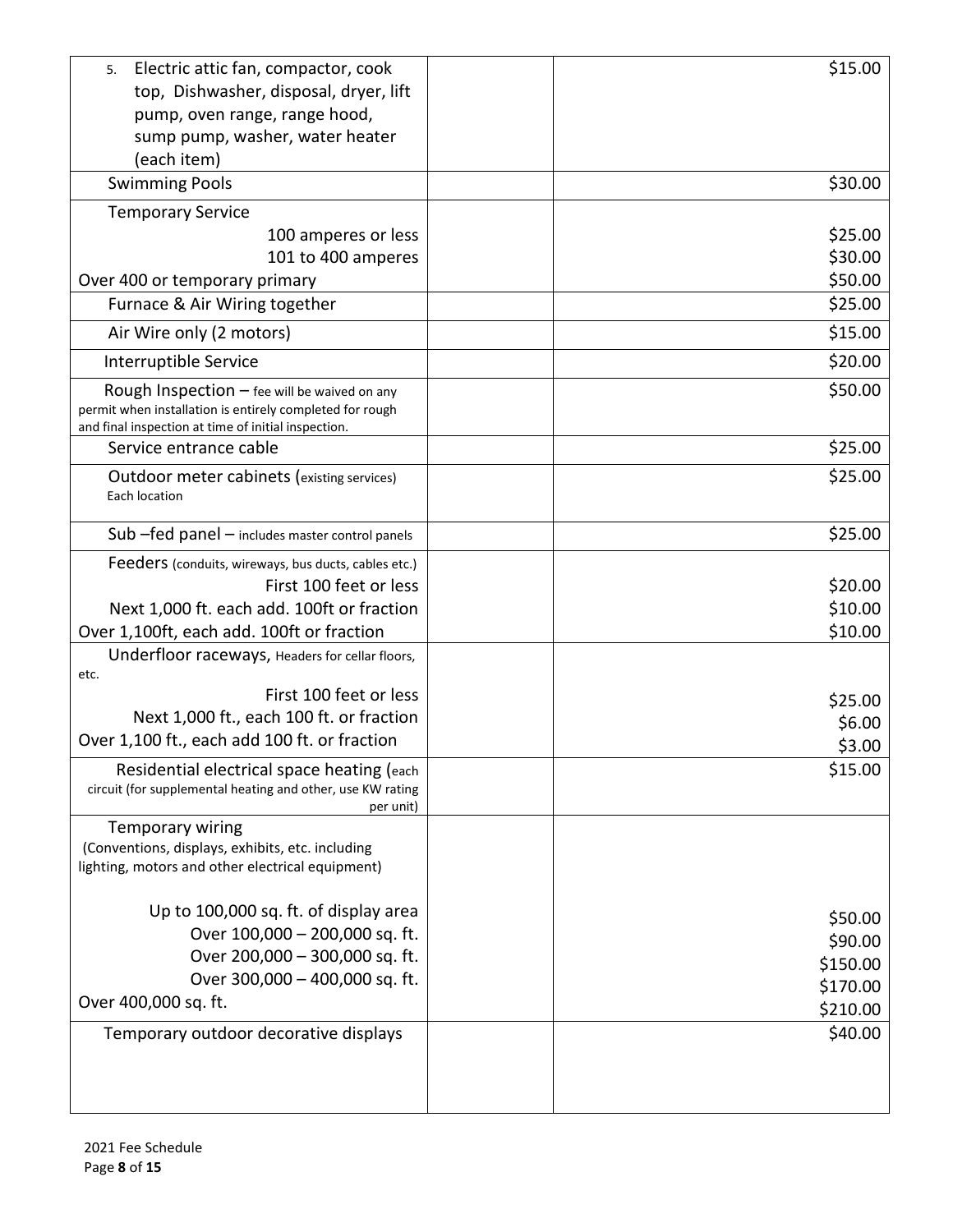| Electrical sign tag                                   |         |
|-------------------------------------------------------|---------|
| One hour time shall be computed separately and not    |         |
| in combination with other items on the following sign |         |
| fees.                                                 |         |
| Signs (tag inspection each sign)                      | \$20.00 |
| Outline tubing (neon tubing for signs each 50ft.      | \$20.00 |
| or fraction                                           | \$20.00 |
| <b>Window Signs</b>                                   |         |
| Fire alarm systems                                    |         |
| One hour time shall be computed separately and not    |         |
| in combination with other items in the following      |         |
| schedule.                                             |         |
| Drill & Pull First Five Stations or less              | \$15.00 |
|                                                       |         |
| First five (5) stations or less                       | \$6.00  |
| Each additional two (2) stations                      |         |
|                                                       |         |
| Telephone stations                                    | \$35.00 |
| 2 way communication units                             |         |
|                                                       |         |
| Fire alarm signal device (horn/bell)                  | \$15.00 |
| First two (2) devices or less                         |         |
| Each additional two (2) stations                      | \$6.00  |
|                                                       |         |
| Heat/Smoke detectors                                  |         |
| First two (2) devices or less                         | \$15.00 |
| Each additional two 92) stations                      | \$6.00  |
|                                                       |         |
| Fire door holders- each doorway                       | \$6.00  |
|                                                       |         |
| Combination door holders/smoke detector               | \$6.00  |
| Each doorway                                          |         |
|                                                       |         |
|                                                       | \$25.00 |
| Building Master Panel - each panel                    |         |
|                                                       | \$10.00 |
| Exit way door unlocking system - first door           | \$5.00  |
| Each additional door                                  |         |
|                                                       | \$15.00 |
| Sprinkler system (wet)                                |         |
|                                                       |         |
| Sprinkler system (wet & dry)                          | \$25.00 |
|                                                       |         |
| Sub panel $-$ annunciator $-$ each zone (floor)       | \$25.00 |
|                                                       |         |
| Elevator Capture - each elevator                      | \$15.00 |
|                                                       |         |
| Data gathering/reporting panel - each panel           | \$5.00  |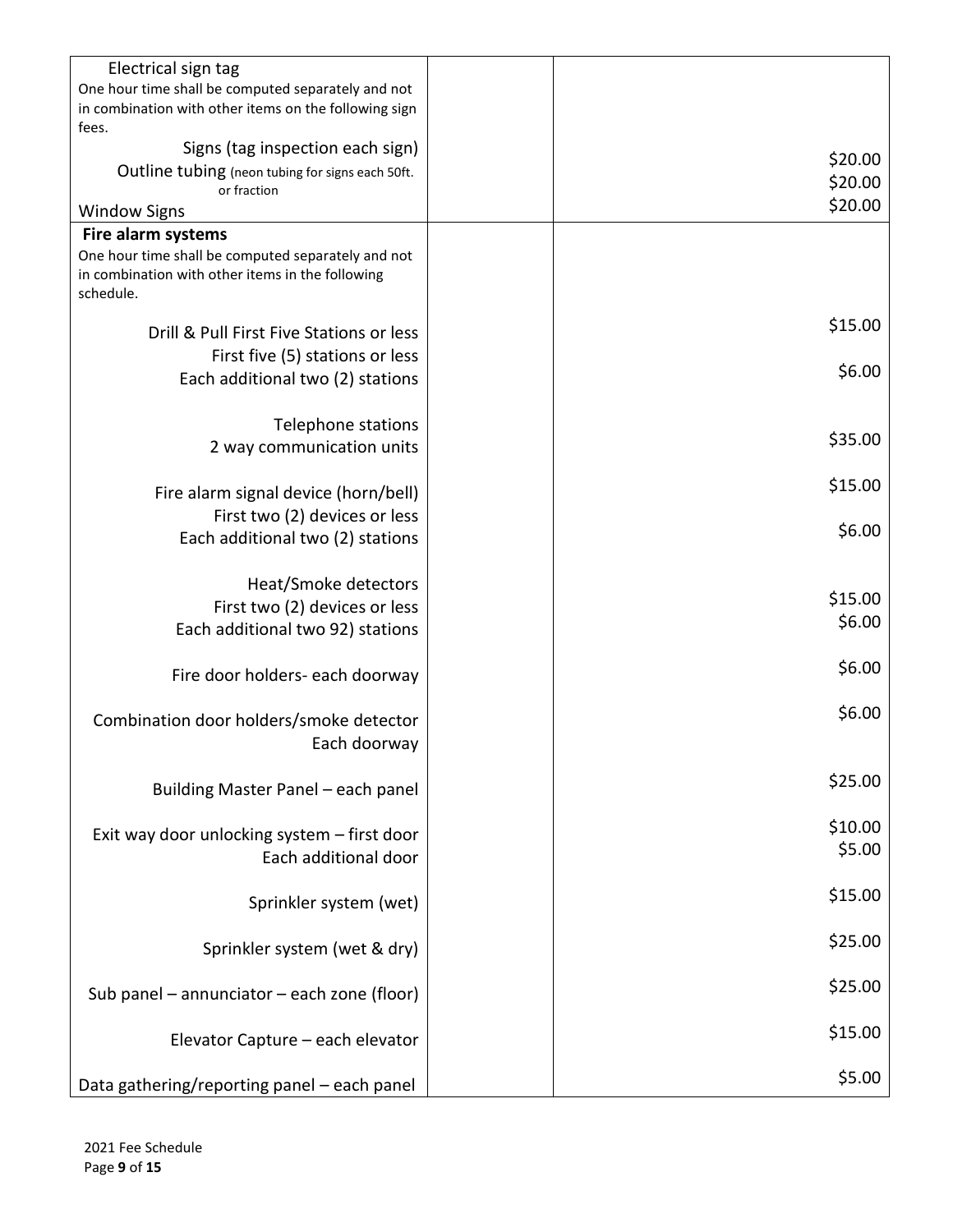| <b>MECHANICAL CODE FEES</b>                                                                                                                                                                                                                                                                                                                                                                                                                                                                                                                                                                                                                                                                                                                                                                                                | <b>HWCO 5-159</b> |                                |
|----------------------------------------------------------------------------------------------------------------------------------------------------------------------------------------------------------------------------------------------------------------------------------------------------------------------------------------------------------------------------------------------------------------------------------------------------------------------------------------------------------------------------------------------------------------------------------------------------------------------------------------------------------------------------------------------------------------------------------------------------------------------------------------------------------------------------|-------------------|--------------------------------|
| <b>Contractor Registration</b>                                                                                                                                                                                                                                                                                                                                                                                                                                                                                                                                                                                                                                                                                                                                                                                             |                   | \$15.00                        |
| <b>Base Permit Fee</b><br>A base permit fee of \$75.00 shall be charged on every<br>permit with the exception of a re-inspection fee, an<br>addition to an original permit, information permit,<br>and certificate of occupancy or hourly rates.<br>Exemptions:<br>1.<br>Portable heating appliances.<br>Portable ventilation appliances.<br>2.<br>Portable cooling units.<br>3.<br>Steam, hot-or chilled-water piping within<br>4.<br>any heating or cooling equipment regulated<br>by this code.<br>Replacement of any minor part that does<br>5.<br>not alter approval of equipment or make<br>such equipment unsafe.<br>Portable evaporative coolers.<br>6.<br>Self-contained refrigeration systems<br>7.<br>containing 10 pounds or less of refrigerant<br>or that are actuated by motors of 1<br>horsepower or less. |                   | \$75.00                        |
| Portable-fuel-cell appliances that are not connected<br>to a fixed piping system and are not interconnected                                                                                                                                                                                                                                                                                                                                                                                                                                                                                                                                                                                                                                                                                                                |                   |                                |
| to a power grid.                                                                                                                                                                                                                                                                                                                                                                                                                                                                                                                                                                                                                                                                                                                                                                                                           |                   |                                |
| Electronic Document Conversion 11 x 17 or<br>smaller                                                                                                                                                                                                                                                                                                                                                                                                                                                                                                                                                                                                                                                                                                                                                                       |                   | \$1.00 per page                |
| Electronic Document Conversion larger than<br>11 x 17                                                                                                                                                                                                                                                                                                                                                                                                                                                                                                                                                                                                                                                                                                                                                                      |                   | \$3.00 per page                |
| Inspection                                                                                                                                                                                                                                                                                                                                                                                                                                                                                                                                                                                                                                                                                                                                                                                                                 |                   | \$50.00                        |
| Re-inspection / Lock out fee                                                                                                                                                                                                                                                                                                                                                                                                                                                                                                                                                                                                                                                                                                                                                                                               |                   | \$100.00                       |
| Installation, Alternation or Replacement<br>Fees                                                                                                                                                                                                                                                                                                                                                                                                                                                                                                                                                                                                                                                                                                                                                                           |                   |                                |
| Gas burning unit or portion thereof:<br>Up to 500,000 btu<br>500,000 to 1,000,000 btu<br>1,000,001 btu and up                                                                                                                                                                                                                                                                                                                                                                                                                                                                                                                                                                                                                                                                                                              |                   | \$35.00<br>\$40.00<br>\$45.00  |
| Hot tub, Jacuzzi, sauna, Swimming pool,<br>boiler or heater                                                                                                                                                                                                                                                                                                                                                                                                                                                                                                                                                                                                                                                                                                                                                                |                   | Charge by btu<br>Charge by btu |
| Duct work with furnace                                                                                                                                                                                                                                                                                                                                                                                                                                                                                                                                                                                                                                                                                                                                                                                                     |                   | \$15.00                        |
| Duct work only                                                                                                                                                                                                                                                                                                                                                                                                                                                                                                                                                                                                                                                                                                                                                                                                             |                   | \$20.00                        |
| Dampers (Includes furnace, water heater<br>or any other energy saving device                                                                                                                                                                                                                                                                                                                                                                                                                                                                                                                                                                                                                                                                                                                                               |                   | \$5.00                         |
| Chimney Liner                                                                                                                                                                                                                                                                                                                                                                                                                                                                                                                                                                                                                                                                                                                                                                                                              |                   | \$15.00                        |
| Humidifier                                                                                                                                                                                                                                                                                                                                                                                                                                                                                                                                                                                                                                                                                                                                                                                                                 |                   | \$15.00                        |
| Air Cleaner                                                                                                                                                                                                                                                                                                                                                                                                                                                                                                                                                                                                                                                                                                                                                                                                                |                   | \$10.00                        |
| Other Misc.                                                                                                                                                                                                                                                                                                                                                                                                                                                                                                                                                                                                                                                                                                                                                                                                                |                   | \$10.00                        |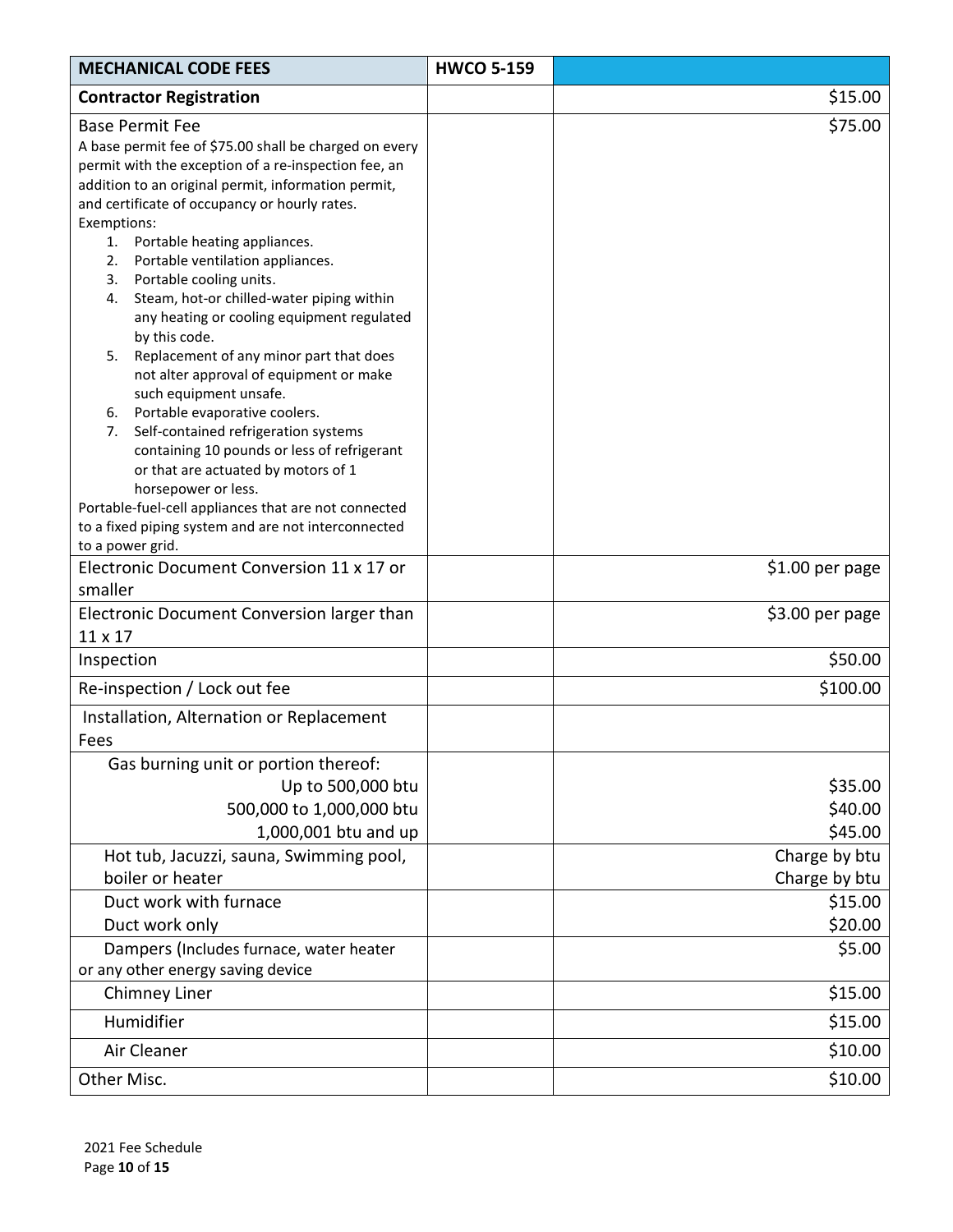| Investigative Fee (Shall be charged for                                                  |                   | \$75.00                     |
|------------------------------------------------------------------------------------------|-------------------|-----------------------------|
| failure to obtain a permit)                                                              |                   |                             |
| Refunds                                                                                  |                   |                             |
| Base permit fee shall be retained from the                                               |                   |                             |
| total permit fee if work has not been started                                            |                   |                             |
| <b>REFRIGERATION CODE FEES</b>                                                           | <b>HWCO 5-159</b> |                             |
| <b>Base Permit Fee</b>                                                                   |                   | \$75.00                     |
| A base permit fee of \$75.00 shall be charged on every                                   |                   |                             |
| permit with the exception of a re-inspection fee, an                                     |                   |                             |
| addition to an original permit, information permit,                                      |                   |                             |
| certificate of occupancy or hourly rates<br>Exemptions: (see mechanical code exemptions) |                   |                             |
| <b>Installation, Alternation or Replacement</b>                                          |                   |                             |
| fees                                                                                     |                   |                             |
| Air Conditioning units, heat pumps,                                                      |                   |                             |
| refrigeration systems and/or compressors                                                 |                   |                             |
| active by motors/engines                                                                 |                   |                             |
| Up to 5 hp., each                                                                        |                   | \$25.00                     |
| Over 5 hp. To 50 hp. Each                                                                |                   | \$30.00                     |
| Over 50 hp., each                                                                        |                   | \$35.00                     |
| Additional Equipment Installed & Inspected                                               |                   | Above charges (no base fee) |
| but not included in "open" original permit                                               |                   |                             |
| within six (6) months or original permit issue                                           |                   |                             |
| date. Permit application must be marked                                                  |                   |                             |
| "addition to Permit #                                                                    |                   |                             |
| Re-Inspection (no base fee)                                                              |                   | \$50.00                     |
| Violation correction (no base fee)                                                       |                   | \$50.00                     |
| Rough Inspection                                                                         |                   | \$25.00                     |
| <b>Other Miscellaneous</b>                                                               |                   | \$15.00                     |
| <b>Investigative Fee</b>                                                                 |                   | \$75.00                     |
| shall be charged for failure to obtain a                                                 |                   |                             |
| permit                                                                                   |                   |                             |
| Refunds - Base permit fee shall be retained                                              |                   |                             |
| from the total permit fee if work has not                                                |                   |                             |
| been started                                                                             |                   |                             |
| <b>SIGN FEES</b>                                                                         | <b>HWCO 21-30</b> |                             |
| Permit shall be paid to the City for each                                                |                   |                             |
| permanent permit and each temporary                                                      |                   |                             |
| permit referring to signs. The fee shall be                                              |                   |                             |
| increased in direct relation to the surface                                              |                   |                             |
| area of the sign, according to the following                                             |                   |                             |
| rate:                                                                                    |                   |                             |
|                                                                                          |                   |                             |
| <b>Contractor Registration</b>                                                           |                   | \$10.00                     |
|                                                                                          |                   |                             |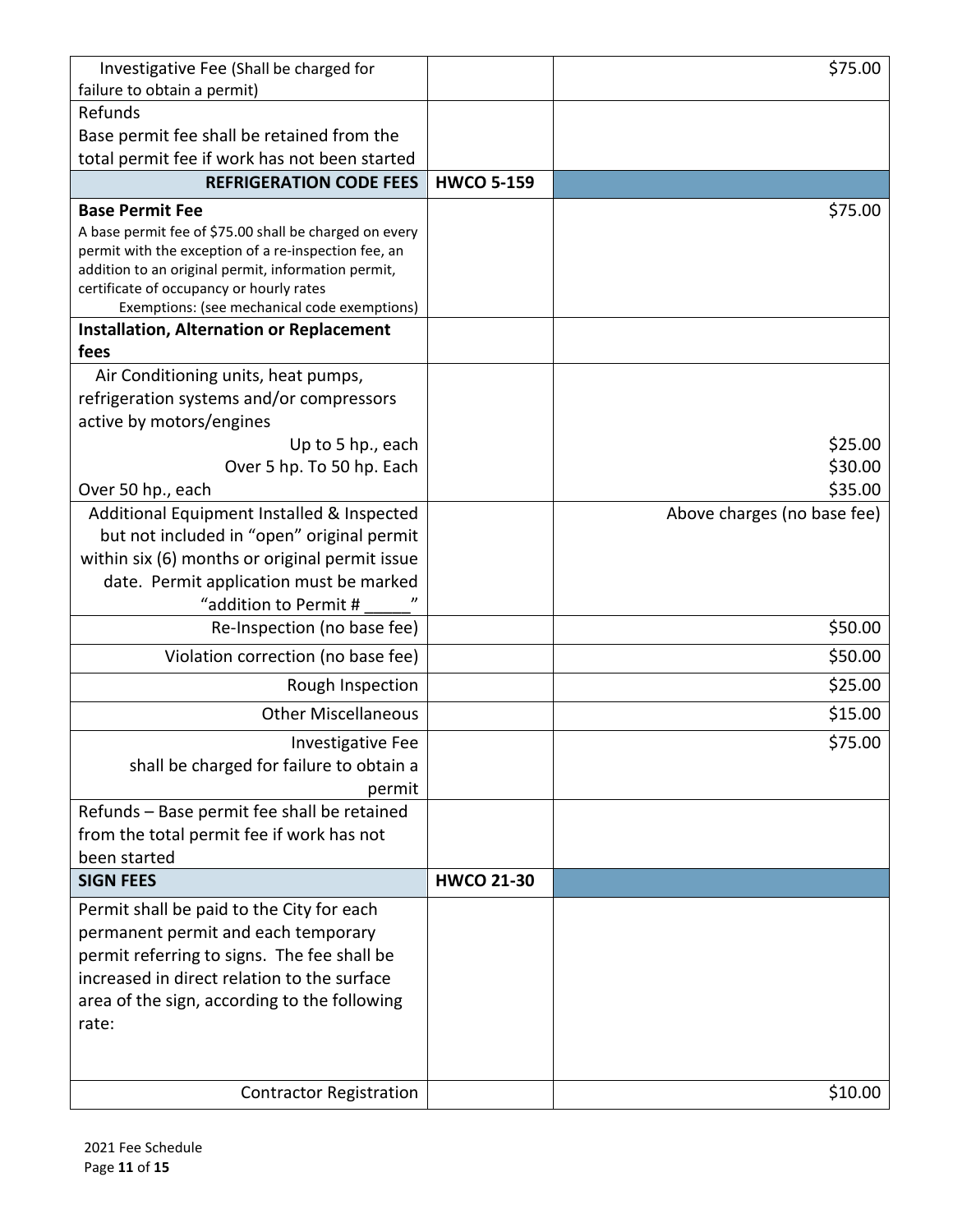| <b>Base Fee</b>                                                                                                                                                                                                                                                                                                                                                                                                                                                                                                                                                                                                                                                                                                                                                                                                                                                                                                                                                                                      |                          | \$75.00                                                                               |
|------------------------------------------------------------------------------------------------------------------------------------------------------------------------------------------------------------------------------------------------------------------------------------------------------------------------------------------------------------------------------------------------------------------------------------------------------------------------------------------------------------------------------------------------------------------------------------------------------------------------------------------------------------------------------------------------------------------------------------------------------------------------------------------------------------------------------------------------------------------------------------------------------------------------------------------------------------------------------------------------------|--------------------------|---------------------------------------------------------------------------------------|
| Electronic Document Conversion 11 x 17 or<br>less                                                                                                                                                                                                                                                                                                                                                                                                                                                                                                                                                                                                                                                                                                                                                                                                                                                                                                                                                    |                          | \$1.00 per page                                                                       |
| Electronic Document conversion larger than<br>11 x 17                                                                                                                                                                                                                                                                                                                                                                                                                                                                                                                                                                                                                                                                                                                                                                                                                                                                                                                                                |                          | $$3.00$ per page                                                                      |
| Inspection                                                                                                                                                                                                                                                                                                                                                                                                                                                                                                                                                                                                                                                                                                                                                                                                                                                                                                                                                                                           |                          | \$50.00                                                                               |
| Re-Inspection / Lock out fee                                                                                                                                                                                                                                                                                                                                                                                                                                                                                                                                                                                                                                                                                                                                                                                                                                                                                                                                                                         |                          | \$100.00                                                                              |
| Permanent Sign up to 50 sq. ft. - each face                                                                                                                                                                                                                                                                                                                                                                                                                                                                                                                                                                                                                                                                                                                                                                                                                                                                                                                                                          |                          | \$125.00                                                                              |
| Permanent Sign over 50 sq. ft. - each face                                                                                                                                                                                                                                                                                                                                                                                                                                                                                                                                                                                                                                                                                                                                                                                                                                                                                                                                                           |                          | \$200.00                                                                              |
| Temporary Signs - 1 month (30 days)                                                                                                                                                                                                                                                                                                                                                                                                                                                                                                                                                                                                                                                                                                                                                                                                                                                                                                                                                                  |                          | \$75.00                                                                               |
| Licenses and bonds to erect signs<br>No persons shall erect, install, remove or rehang any<br>sign for which a permit is required under the<br>provisions of Harper Woods Code of Ordinances<br>Chapter 21 until an approved bond shall have been<br>filed in the sum \$15,000 as herein required. Such<br>bond shall indemnify, save and keep harmless the<br>City of Harper Woods from any and all costs,<br>damages or expenses of any kind whatsoever which<br>may be suffered by the city, or which it may be put<br>to, or which may accrue against it by charging to or<br>recovering from said city from or by reason of the<br>granting of permission to erect said signs, or by<br>reason of any acts or things done under or by<br>authority or permission ranted by the building<br>department to erect such signs in the city, or by<br>reason of the negligence, failure or refusal of any<br>persons to comply with all the provisions of this<br>ordinance applicable to such signs. |                          |                                                                                       |
| <b>CLERK MISCELLANIOUS FEES</b>                                                                                                                                                                                                                                                                                                                                                                                                                                                                                                                                                                                                                                                                                                                                                                                                                                                                                                                                                                      |                          |                                                                                       |
| <b>Election Labels</b>                                                                                                                                                                                                                                                                                                                                                                                                                                                                                                                                                                                                                                                                                                                                                                                                                                                                                                                                                                               |                          | \$10.00 (email per request)<br>\$30.00 (printed labels per request)<br>\$25.00 CD/DVD |
| <b>Field Sheet</b>                                                                                                                                                                                                                                                                                                                                                                                                                                                                                                                                                                                                                                                                                                                                                                                                                                                                                                                                                                                   |                          | \$2.00                                                                                |
| Tax List (excel)                                                                                                                                                                                                                                                                                                                                                                                                                                                                                                                                                                                                                                                                                                                                                                                                                                                                                                                                                                                     |                          | \$50.00                                                                               |
| Tax Bill (non-resident)                                                                                                                                                                                                                                                                                                                                                                                                                                                                                                                                                                                                                                                                                                                                                                                                                                                                                                                                                                              |                          | \$5.00                                                                                |
| Tax Roll (on disc)                                                                                                                                                                                                                                                                                                                                                                                                                                                                                                                                                                                                                                                                                                                                                                                                                                                                                                                                                                                   |                          | \$50.00                                                                               |
| <b>NSF Check</b>                                                                                                                                                                                                                                                                                                                                                                                                                                                                                                                                                                                                                                                                                                                                                                                                                                                                                                                                                                                     |                          | \$35.00                                                                               |
| Open Air Permit                                                                                                                                                                                                                                                                                                                                                                                                                                                                                                                                                                                                                                                                                                                                                                                                                                                                                                                                                                                      |                          | \$50.00                                                                               |
| Zoning Book / Sign Ordinance                                                                                                                                                                                                                                                                                                                                                                                                                                                                                                                                                                                                                                                                                                                                                                                                                                                                                                                                                                         |                          | \$5.00                                                                                |
| Delinquent Water Bills - transfer tax roll                                                                                                                                                                                                                                                                                                                                                                                                                                                                                                                                                                                                                                                                                                                                                                                                                                                                                                                                                           |                          | 20% of balance due                                                                    |
| Administrative Fee Calculating Final<br><b>Water Bill</b>                                                                                                                                                                                                                                                                                                                                                                                                                                                                                                                                                                                                                                                                                                                                                                                                                                                                                                                                            | Adopted<br>$6 - 20 - 16$ | \$20.00                                                                               |
| <b>Notary Service</b>                                                                                                                                                                                                                                                                                                                                                                                                                                                                                                                                                                                                                                                                                                                                                                                                                                                                                                                                                                                |                          | \$5.00 (resident)<br>\$10.00 (non-resident)                                           |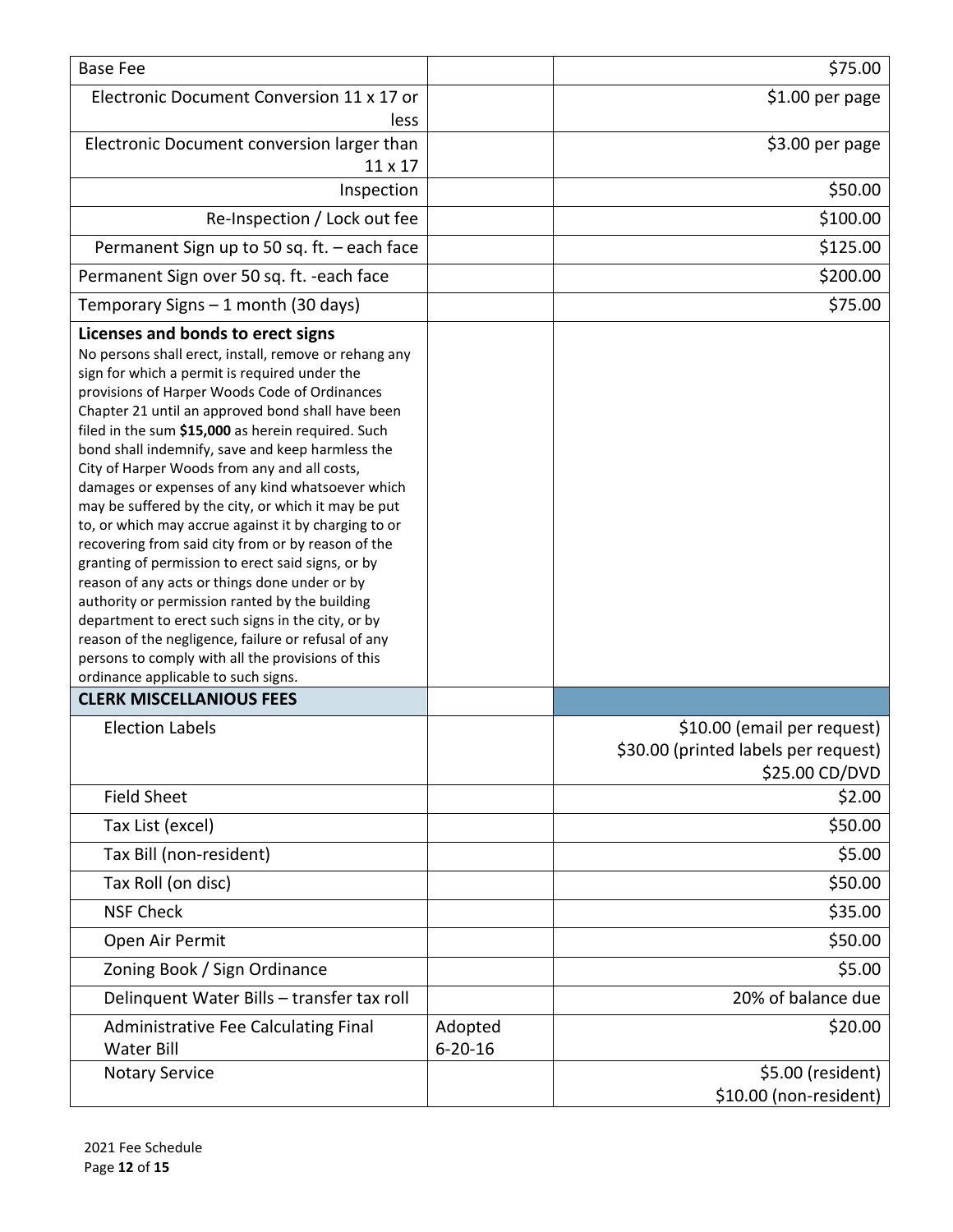| Freedom of Information Requests           |                  | See City FOIA Policy                  |
|-------------------------------------------|------------------|---------------------------------------|
|                                           |                  |                                       |
|                                           |                  |                                       |
| Portable Storage Containers and Mobile    |                  | \$100.00 Permit Fee                   |
| <b>Storage Container Permit</b>           |                  |                                       |
| • Up to 72 hours no permit required       |                  |                                       |
| Permit required after 72 hours with       |                  |                                       |
| approval of City Manager                  |                  |                                       |
| <b>DEPARTMENT OF PUBLIC WORKS</b>         | <b>HWCO 5-13</b> |                                       |
| <b>Water Services</b>                     |                  |                                       |
| Engineering Inspection of water and sewer |                  | Cost of Inspection estimated and bond |
| taps                                      |                  | required                              |
| Tap Fee                                   |                  |                                       |
| 5/8                                       |                  | \$100.00                              |
| 3/4                                       |                  | \$100.00                              |
| 1 <sup>''</sup>                           |                  | \$125.00                              |
| $1\frac{1}{2}$ "                          |                  | \$250.00                              |
| 2"                                        |                  | \$350.00                              |
| 3''                                       |                  | \$400.00                              |
| 4"                                        |                  | \$600.00                              |
| 6"                                        |                  | \$800.00                              |
| Meter COST                                |                  |                                       |
| <b>Base</b>                               |                  | \$125.00                              |
| Top                                       |                  | \$198.00                              |
| 5/8                                       |                  | \$258.00                              |
| 3/4                                       |                  | \$295.00                              |
| 1 <sup>''</sup>                           |                  | \$365.00                              |
| $1\frac{1}{2}$                            |                  | \$658.00                              |
| 2 <sup>n</sup>                            |                  | \$883.00                              |
| 2" Compound Meter                         |                  | \$2,536.00                            |
| 3" Compound                               |                  | \$2,980.00                            |
| 4" x 14" Compound                         |                  | \$3,150.00                            |
| 4" x 20" Compound                         |                  | \$3,250.00                            |
| 6" Compound                               |                  | \$8,744.12                            |
| 8" Compound                               |                  | \$11,304.00                           |
| 10" Compound                              |                  | \$25,717.67                           |
| Meter FEE                                 |                  |                                       |
| <b>Base</b>                               |                  | \$150.00                              |
| Top                                       |                  | \$223.00                              |
| 5/8                                       |                  | \$363.00                              |
| 3/4                                       |                  | \$405.00                              |
| 1 <sup>n</sup>                            |                  | \$502.00                              |
| $1\frac{1}{2}$                            |                  | \$873.00                              |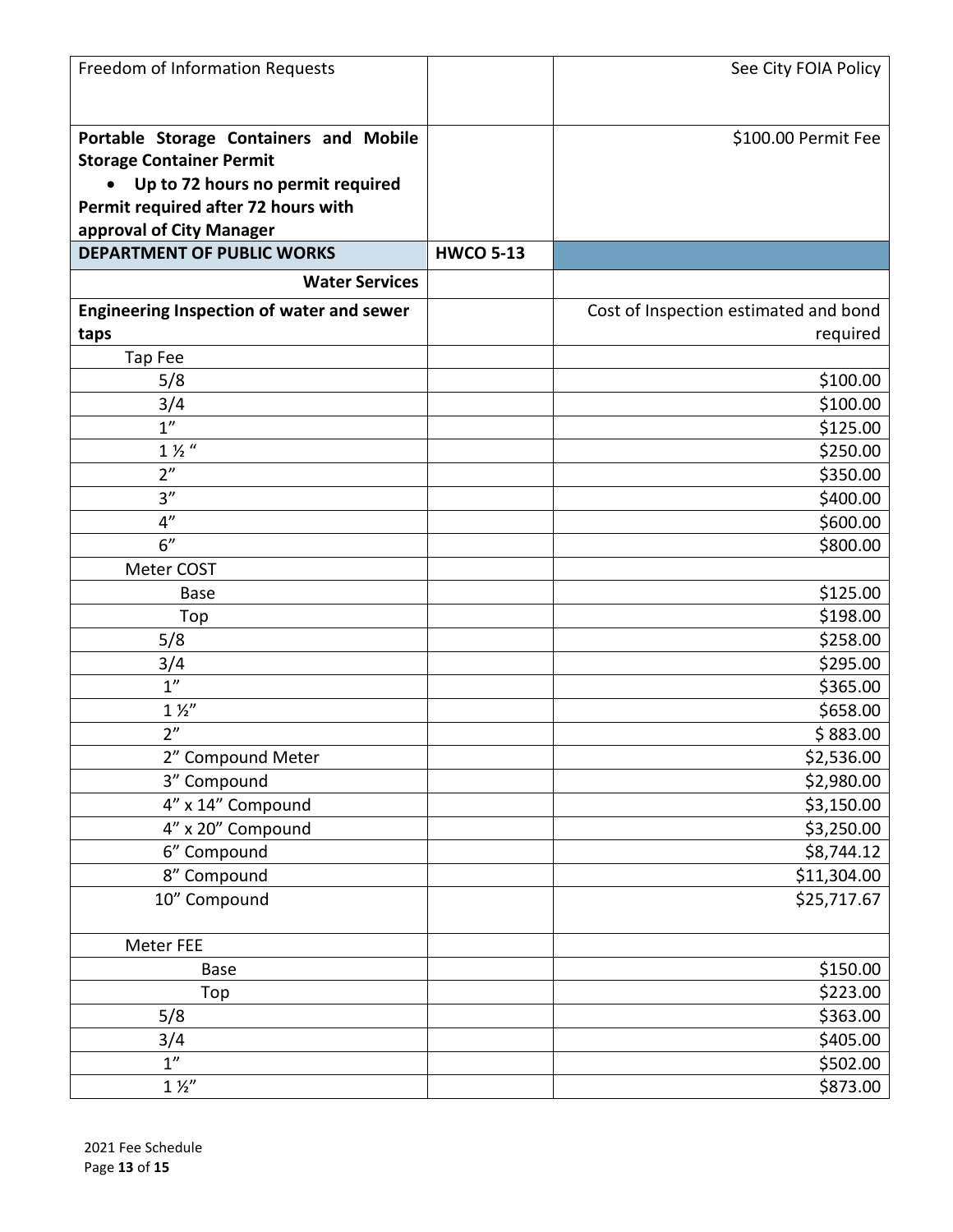| 2 <sup>n</sup>                            |               | \$1,336.00                                  |
|-------------------------------------------|---------------|---------------------------------------------|
| 2" Compound Meter                         |               | \$3,170.00                                  |
| 3''                                       |               | \$3,725.00                                  |
| 4" x 14" Compound                         |               | \$3,938.00                                  |
| 4" x 20" Compound                         |               | \$4,063.00                                  |
| 6" Compound                               |               | \$10,930.00                                 |
| 8" Compound                               |               | \$14,130.00                                 |
| 10" Compound                              |               | \$32,147.00                                 |
| Turn Off / Turn On                        |               |                                             |
| For Non-Payment                           |               | \$100.00                                    |
| <b>Unauthorized Turn On of Water</b>      |               | \$200.00                                    |
| Failure to keep scheduled water           |               | \$50.00                                     |
| Appointment/ Lock out Fee                 |               |                                             |
| For Plumbing Repair                       |               |                                             |
| During Business Hours                     |               | No Charge                                   |
| <b>After Hours</b>                        |               | <b>Prevailing Overtime Rate</b>             |
| Damaged Hydrant                           |               | Cost plus Prevailing Rate                   |
| Damaged Fence                             |               | <b>Cost Plus Prevailing Rate</b>            |
| Weed / Lawn Cutting                       |               | \$50.00 administrative fee plus contractor  |
|                                           |               | rate (see attachment 2)                     |
| <b>DEPARTMENT OF PUBLIC WORKS - OTHER</b> |               |                                             |
| <b>Special Pickups</b>                    |               |                                             |
| Small Dump $(3 yds = \frac{2}{3}33/yd)$   |               | \$100.00                                    |
| Large Dump (7 yds)                        |               | \$225.00                                    |
| Use of Loader                             |               | \$25.00                                     |
| Use of Multiple Trucks                    |               | Add fees per truck                          |
| <b>Snow Removal</b>                       |               |                                             |
| Under 5" residential                      |               | \$50.00 admin. fee plus .70 /ft             |
| Over 5" Residential                       |               | \$50.00 admin. fee plus \$1.20 / ft         |
| <b>Salting Charges</b>                    |               | \$50.00 admin. fee plus 0.25 / ft           |
| <b>Commercial Property</b>                |               | \$50.00 admin. fee plus \$3.00 per ft       |
| <b>FIRE DEPARTMENT</b>                    |               |                                             |
| <b>Fire Incident Reports</b>              |               | \$10.00 (first page) \$1.00 each additional |
|                                           |               | page                                        |
|                                           |               |                                             |
| <b>POLICE DEPARTMENT</b>                  |               |                                             |
| Administrative fee - Vehicles abandoned   | Adopted       | \$400.00                                    |
| and sold at auction                       | $9 - 16 - 19$ |                                             |
| <b>Accident Reports</b>                   |               | \$18.00                                     |
| <b>Bicycle License</b>                    |               | \$5.00                                      |
| Dog License                               |               | \$10.00 per dog                             |
| Equipment & Vehicle Inspection            |               | \$10.00 resident \$20.00 non-resident       |
| Animal Traps - Residents Only             |               | \$20.00 deposit                             |
|                                           |               |                                             |